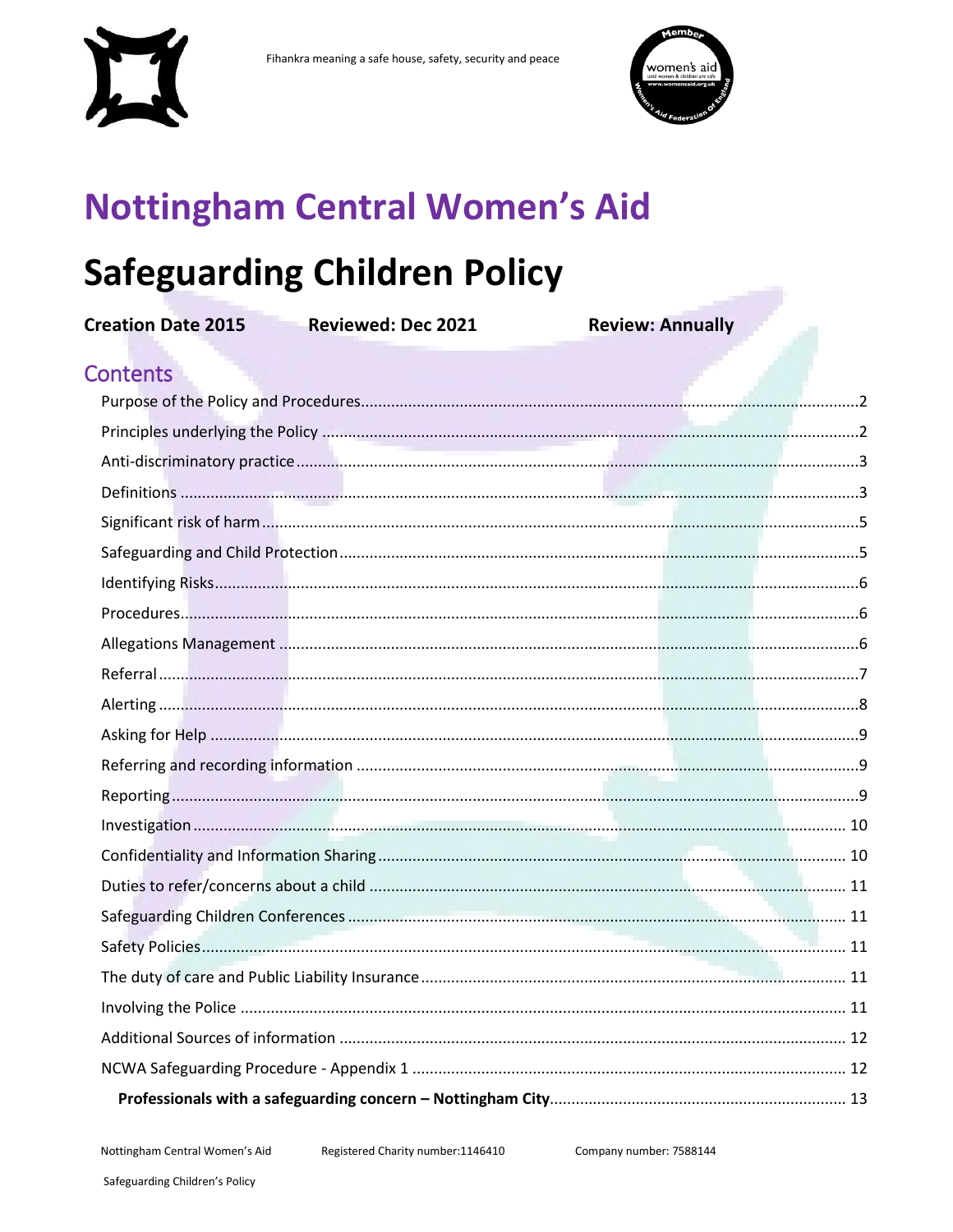



#### Related Documents

NCWA Safeguarding Vulnerable Adults Policy NCWA Confidentiality Policy NCWA Equality and Diversity Policy NCWA Whistle Blowing Policy NCWA Health and Safety Policy NCWA Record Keeping Policy NCWA Data Protection Policy (GDPR)

#### <span id="page-1-0"></span>**Purpose of the Policy and Procedures**

NCWA recognises the direct links between domestic abuse and child abuse and the harm experienced by children. The purpose of this Policy is to outline the NCWA commitment to protect and safeguard children experiencing abuse and the principles underlying our approach. The accompanying Procedures are intended to assist NCWA staff and volunteers to understand their roles and responsibilities when dealing with concerns of a Safeguarding or Child Protection nature and to feel confident about the necessary action to take.

#### **This policy applies to all staff, volunteers and Trustees.**

#### <span id="page-1-1"></span>**Principles underlying the Policy**

NCWA believes that all children and young people have a right to be protected from all forms of abuse or neglect, whether this is physical, sexual or emotional.

- a) NCWA uses a children centred approach, and believes that the child is never to blame for any abuse that they may suffer. The welfare of the child is paramount.
- b) NCWA will offer support and empower the non-abusing parent in order to protect and safeguard children.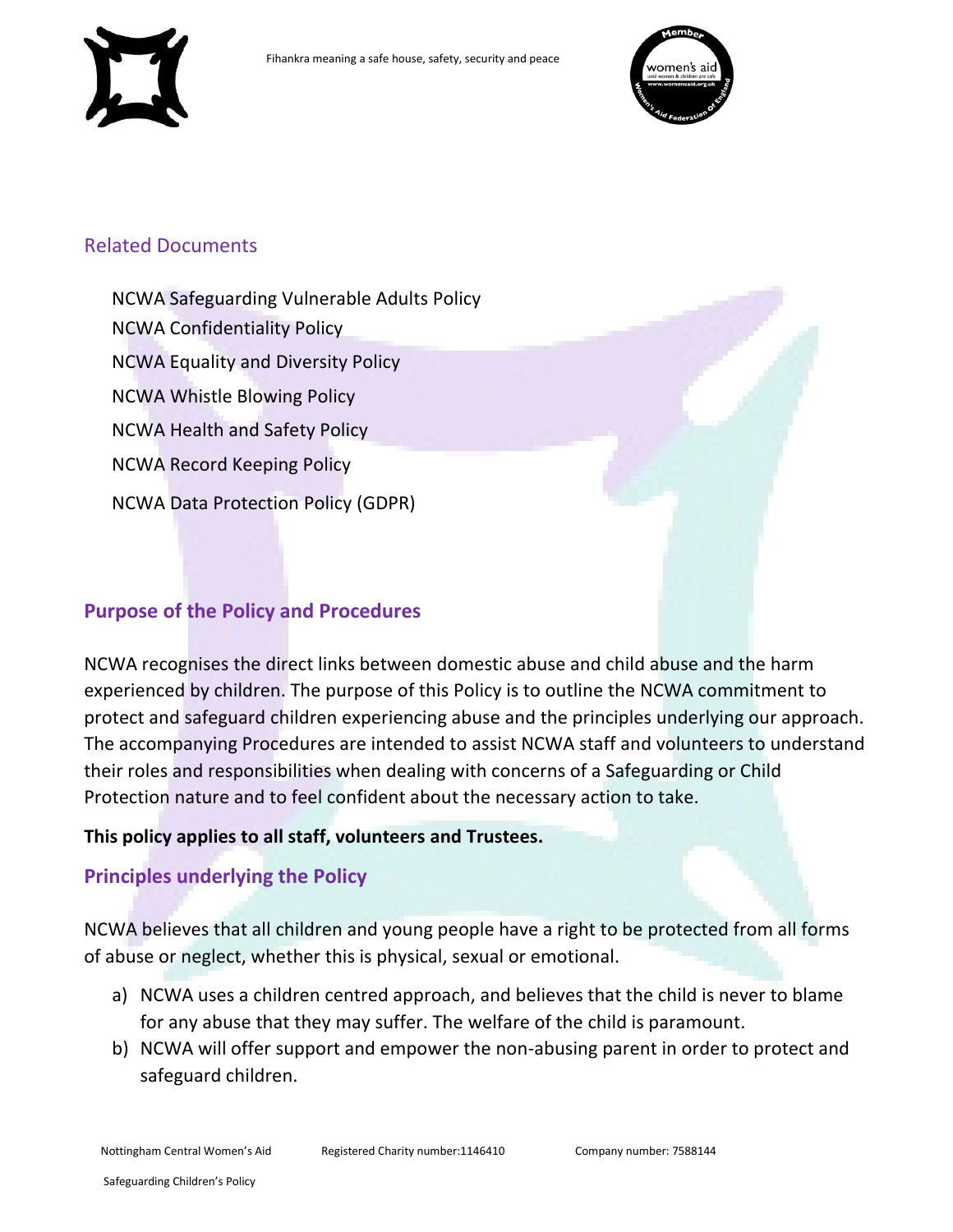



- c) NCWA will ensure that women who have disclosed childhood sexual abuse will be supported to protect and safeguard their children.
- d) NCWA recognises that all adults, including staff and volunteers, have a duty to create safe environments and protect children from harm.
- e) NCWA will ensure that all staff, volunteers, Trustees, parents and service users are made aware of NCWA's safeguarding and child protection procedures.
- f) NCWA will ensure that all staff and volunteers who work with children receive Safeguarding Children training.
- g) NCWA has a responsibility to ensure that all adults with access to children are appropriately vetted, trained and supervised.
- h) NCWA will respond to any concern about abuse to children promptly and will refer through the relevant pathways.
- i) NCWA recognises that responsible information sharing plays a key role in enabling organisations and professionals to protect women and children affected by domestic abuse.
- j) NCWA will usually only share information with a woman's consent but will share information without consent where we believe a child is a risk of significant harm.
- k) NCWA will ensure that staff record concerns about child abuse fully and accurately, complete referrals in a timely manner as well as any decisions made and the reasons for them.
- l) NCWA recognises the need to maintain good working relationships with lead agencies for safeguarding children.
- m) NCWA endorses the Nottingham City and Nottinghamshire County Safeguarding Board procedures and accessing the training they provide.

# <span id="page-2-0"></span>**Anti-discriminatory practice**

NCWA is committed to anti-discriminatory practice, by taking into account the diverse needs of our service user group and NCWA'S Equality and Diversity Policy.

NCWA recognises the negative impact of discrimination on a child's development. Every effort will be made to challenge discriminatory practice both externally and within NCWA itself by challenging assumptions and stereotypes, recognising differing needs and attempting to meet these needs as far as is practicable.

# <span id="page-2-1"></span>**Definitions**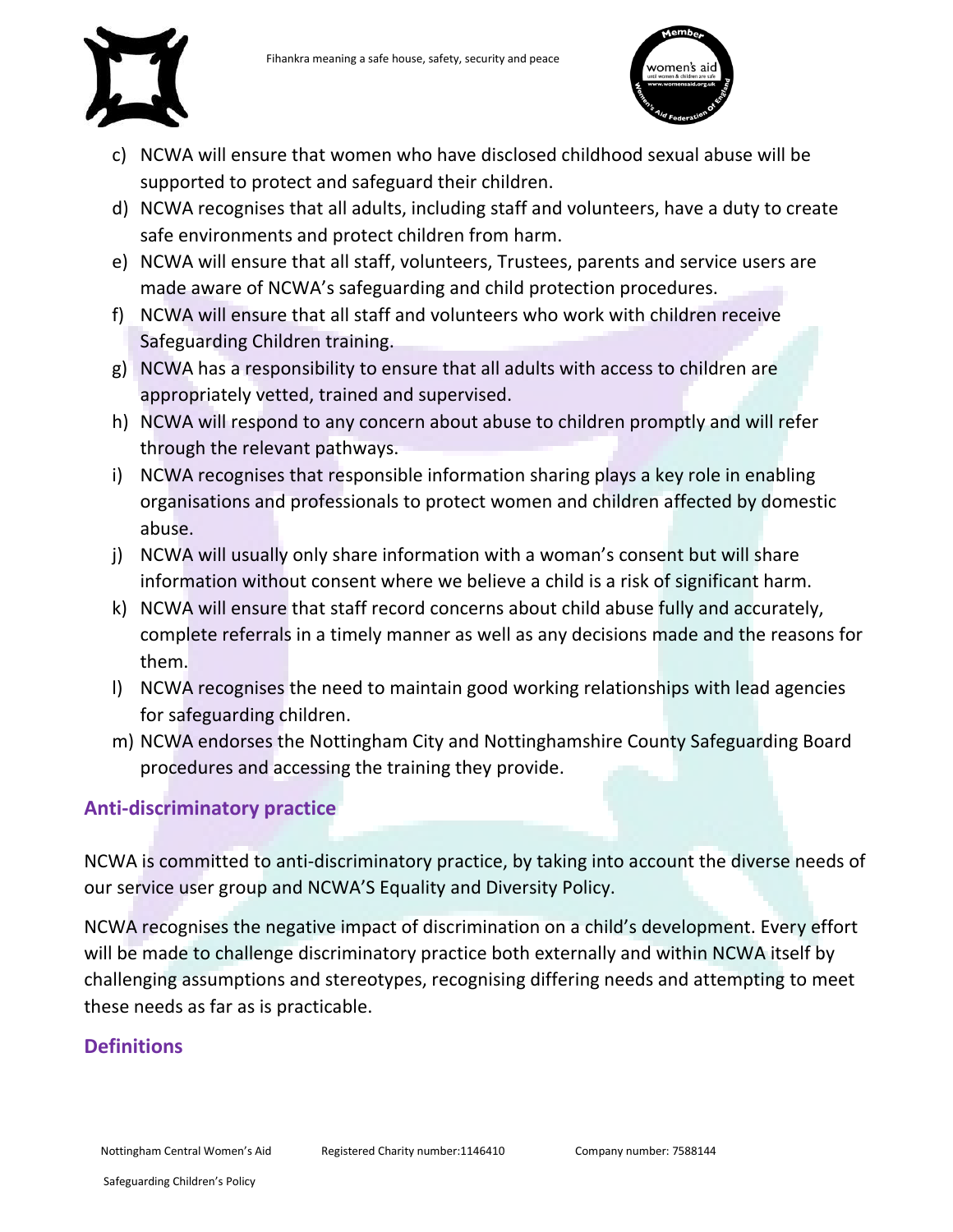



**Abuse** is 'a violation of an individual's human and civil rights by another person or persons'. Abuse can occur as a direct act, a failure to act or provide proper care, preventing others from providing proper care, or failure to report disclosures or suspicions. Abuse may be a single act or may happen over a period of time, it may be planned or happen in the heat of the moment. It may be intentional or unintentional.

These procedures apply to all children up to the age of 18 years.

**Abuser** an abuser may be: a parent, a carer, another adult including service users, or a child. These procedures will also be used in conjunction with NCWA Disciplinary Procedures where there is an allegation against a member of staff or volunteer.

**Child,** in accordance with the Childrens Act 1989 and 2004, a child is any person who has not yet reached their 18th birthday. For the purpose of this policy and procedures the term children therefore means "children and young people" throughout.

**Emotional abuse** is the persistent emotional maltreatment of a child such as to cause severe and persistent effects on the child's emotional development, and may involve:

- Conveying to children that they are worthless or unloved, inadequate, or valued on insofar as they meet the needs of another person;
- Imposing age or developmentally inappropriate expectations on children. These may include interactions that are beyond the child's developmental capability, as well as overprotection and limitation of exploration and learning, or preventing the child participating in normal social interaction;
- Seeing or hearing the ill-treatment of another e.g. where there is domestic abuse;
- Serious bullying, causing children frequently to feel frightened or in danger;
- Exploiting and corrupting children

Some level of emotional abuse is involved in all types of maltreatment of a child, though it may occur alone.

**Neglect** is the persistent failure to meet a child's basic physical and/or psychological needs, likely to result in the serious impairment of the child's health or development.

Neglect may occur during pregnancy as a result of maternal substance misuse, maternal mental ill health or learning difficulties or a cluster of such issues. Where there is domestic abuse towards a carer, the needs of the child may be neglected.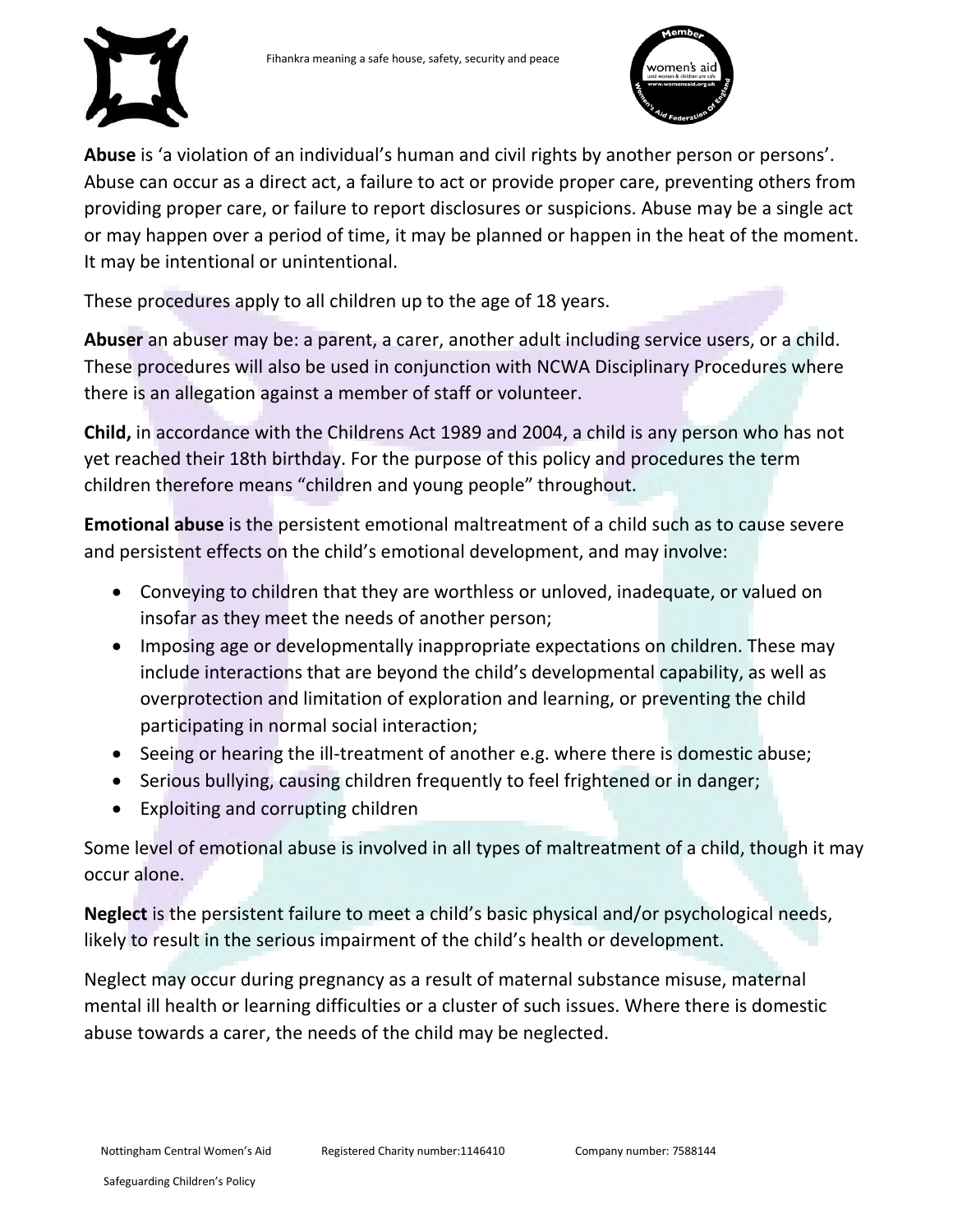



**Physical abuse** may involve hitting, shaking, throwing, poisoning, burning or scalding, drowning, suffocating, or otherwise causing physical harm to a child. Physical harm may also be caused when a parent fabricates the symptoms of, or deliberately induces illness on a child.

**Sexual abuse** involves forcing or enticing a child or young person to take part in sexual activities, not necessarily involving violence, whether or not the child is aware of what is happening. The activities may involve physical contact, including assault by penetration (e.g. rape or oral sex) or non-penetrative acts such as masturbation, kissing, rubbing and touching outside of clothing.

Sexual abuse includes non-contact activities, such as involving children in looking at, including online and with mobile phones, or in the production of, pornographic materials, watching sexual activities or encouraging children to behave in sexually inappropriate ways or grooming a child in preparation for abuse (such as via the internet). Sexual abuse is not solely perpetrated by adult males. Women can also commit acts of sexual abuse, as can other children.

In addition; Sexual abuse includes abuse of children through sexual exploitation. Penetrative sex where one of the partners is under the age of 16 is illegal, although prosecution of similar age, consenting partners is unusual. However, where a child is under the age of 13 it is classified as rape under section 5 Sexual Offences Act 2003.

# <span id="page-4-0"></span>**Significant risk of harm**

Some children are in need because they are suffering, or likely to suffer, significant harm. The Children Act 1989 introduced the concept of significant harm as the threshold that justifies compulsory intervention in family life in the best interests of children, and gives local authorities a duty to make enquiries (section 47) to decide whether they should take action to safeguard or promote the welfare of a child who is suffering, or likely to suffer, significant harm.

**Risk to Children Offender** (previously schedule 1 offender) a person who has been identified as presenting a risk or potential risk to children.

**NCWA recognises that these definitions of abuse are not exhaustive or mutually exclusive.**

# <span id="page-4-1"></span>**Safeguarding and Child Protection**

Nottingham Central Women's Aid

Registered Charity number:1146410 Company number: 7588144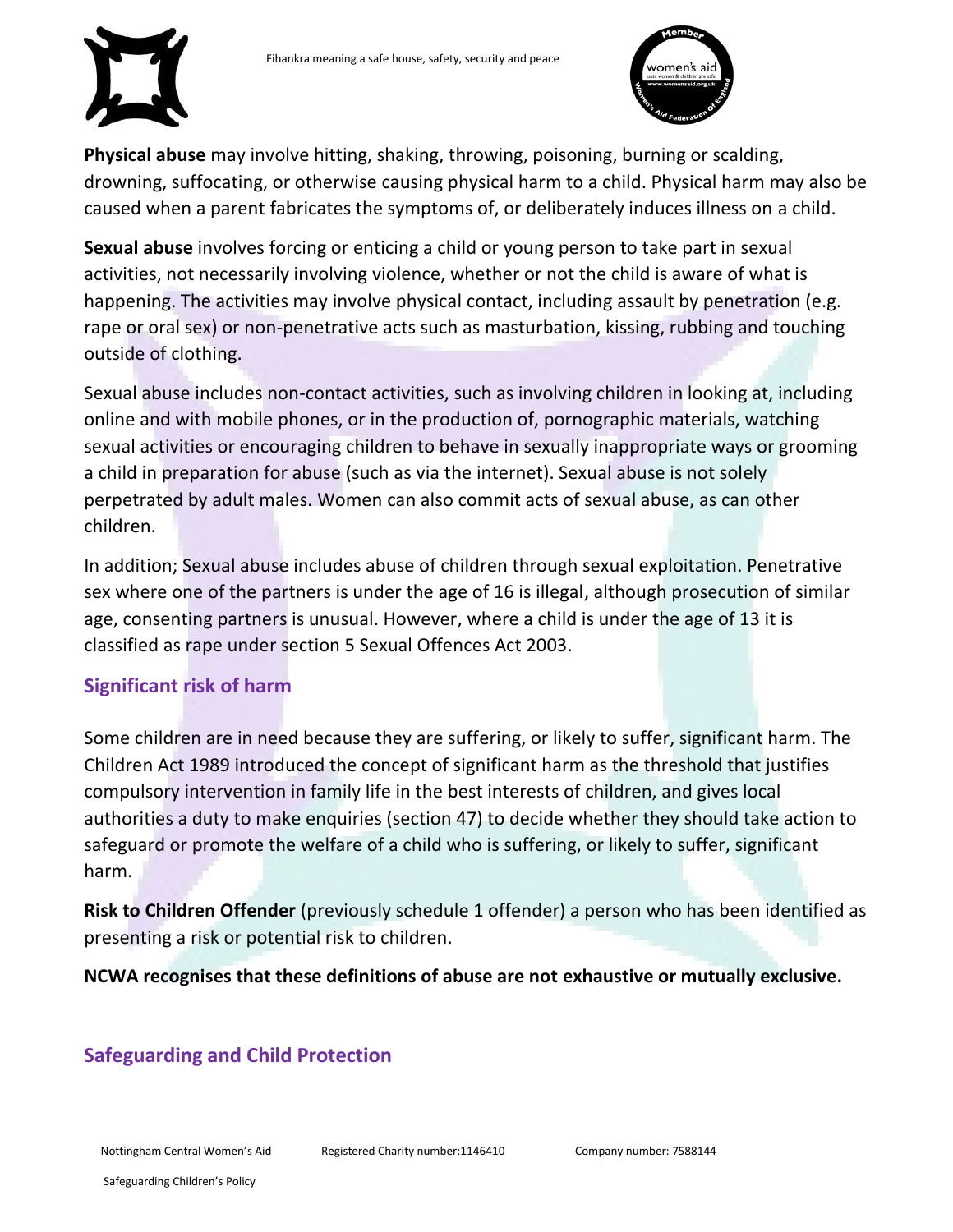



Effective child protection is essential as part of the wider work to safeguard and promote the welfare of children. However, NCWA will work with agencies and individuals to proactively safeguard and promote the welfare of children so that the need for action to protect children from harm is reduced.

This distinction is taken from Department for Education Working Together to Safeguard Children Guidance March 2015.

# <span id="page-5-0"></span>**Identifying Risks**

There are a number of assessments that are used to identify risks these are:

- a) EHA [Early Help Assessment \(City\)](https://www.nottinghamcity.gov.uk/media/1536396/family-support-pathway-2018-19.pdf)
- b) EHAF Early Help Assessment (County)
- c) Signs of Safety (City)
- d) MARF Multi Agency Request for Services (City)

# <span id="page-5-1"></span>**Procedures**

If any member of staff or volunteer has a concern or reason to believe that a child is being abused or has been abused, discuss this with another worker and if possible the NCWA Designated Safeguarding Children Lead (Sam) a decision should be taken on action to prevent further abuse in line with this Policy.

It is the responsibility of staff to report concerns, NOT to decide whether or not something is child abuse. If a staff member has reason to believe that a child(ren) is at immediate risk of significant harm they should contact the police and where possible the designated safeguarding children lead (but this should not delay action) before following the necessary safeguarding procedures below.

A report or a referral is not a betrayal of trust, it is necessary, so that wider enquiries can be carried out and informed decisions made for the most effective course of action to protect the child and promote his/hers welfare. Staff should not wait until they are one hundred percent certain about their suspicions before they act.

# <span id="page-5-2"></span>**Allegations Management**

Any allegation or concern about the conduct or behaviour of a person who works with children and/or young people must be referred to the Local Authority Designated Officer (LADO). This

Nottingham Central Women's Aid

Registered Charity number:1146410 Company number: 7588144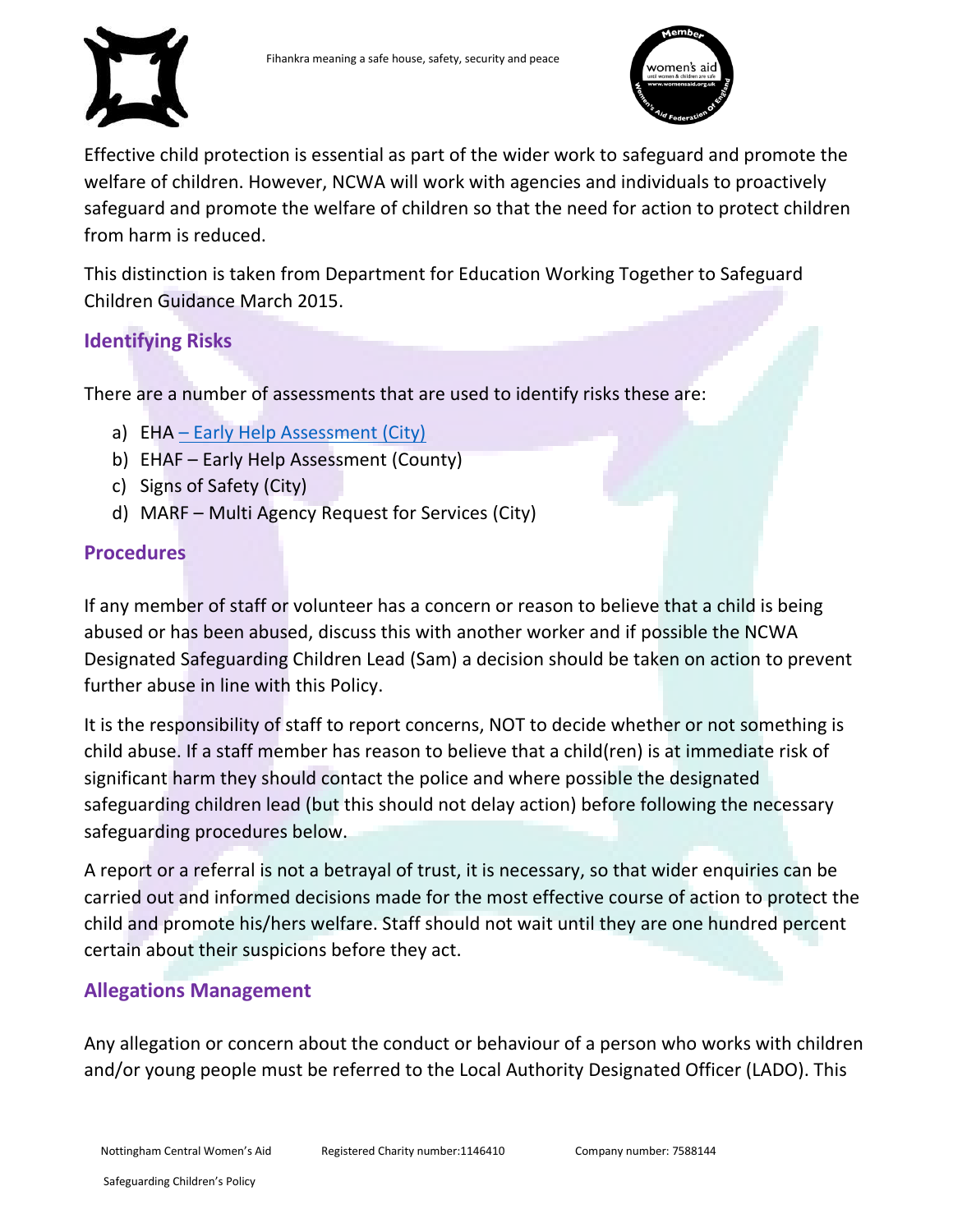



will enable the management of the three strands of the allegations management process (potential safeguarding concerns, criminal investigation and disciplinary procedures).

NCWAs Named Senior Officer is responsible for allegations and information all information should go to them in the first instance before a referral is made to the LADO (Unless the allegation related to them in which case it should go to the management committee). Referrals must be made to the LADO when information suggests that an adult who has contact with children as part of their employment or voluntary work may have:

- behaved in a way that has harmed a child or may have harmed a child
- possibly committed a criminal offence against or related to a child; or
- behaved in a way that indicates they are unsuitable to work with children

# <span id="page-6-0"></span>**Referral**

Assess the severity and need to protect

Before making a Safeguarding referral and only if safe to do so, 2 workers (wherever possible) will speak to the mother of the child concerned and inform her of the concerns in a nonjudgemental manner. The child protection procedures along with legal duties should be explained along with what will happen next e.g. a referral made to social care. The mother should be reassured that her and the children will be supported throughout the process. **Wherever possible, consent for the referral should be gained.**

It may sometimes also be helpful to discuss the referral with Children's Social Care, the MASH (County), Nottingham City Council Children's Services or the NSPCC (giving no names) and to ask what action would likely be taken in this situation. Health Visitors may also be able to offer helpful advice, or an internal Safeguarding meeting can be called with relevant workers, the manager and/ or the Designated Safeguarding Lead to reach a decision.

The Safeguarding procedure [\(Appendix 1\)](#page-11-2) gives you a guidance on how to make referrals and saving your information in On-Track.

The response to a suspicion or allegation of abuse follows our four stages (NSPCC Safeguarding Children)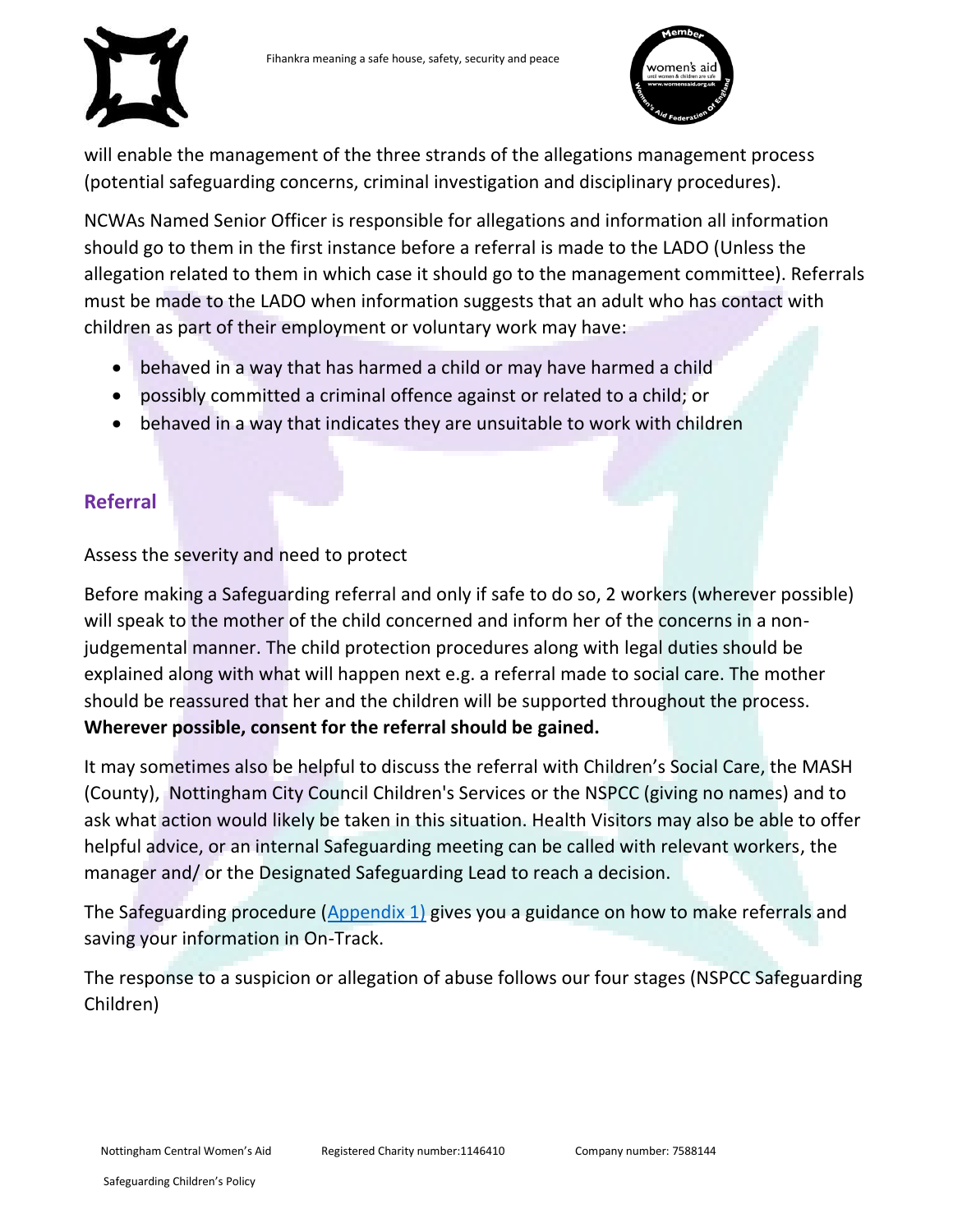

It may not always be appropriate to go through all four stages sequentially. If a child is in immediate danger or is at risk of harm, you should refer to children's social care and/or the police. Before doing so, you should try to establish the basic facts. However, it will be the role of social workers and the police to investigate cases and make a judgement on whether there should be a statutory intervention and/or a criminal investigation.

# <span id="page-7-0"></span>**Alerting**

NCWA expects that all staff will alert their manager and/ or the Designated Safeguarding Lead (DSL) to suspicion or disclosure of abuse. NCWA has also developed a Whistle Blowing Policy to provide reassurance to staff that they will be supported in making an allegation of abuse if that allegation is made in good faith.

# **Question Behaviours**

The signs of child abuse might not always be obvious, and a child might not tell anyone what is happening to them. NCWA expects staff to question behaviours if something seems unusual and try to speak to the child, alone, and if appropriate to seek further information.

- a) If a child reports abuse, following a conversation you have initiated or otherwise, that they are being abused and neglected, you should: listen to them fully and do not interrupt,
- b) do not interrogate the child, it is not your role to investigate, do not ask leading questions and only ask open questions,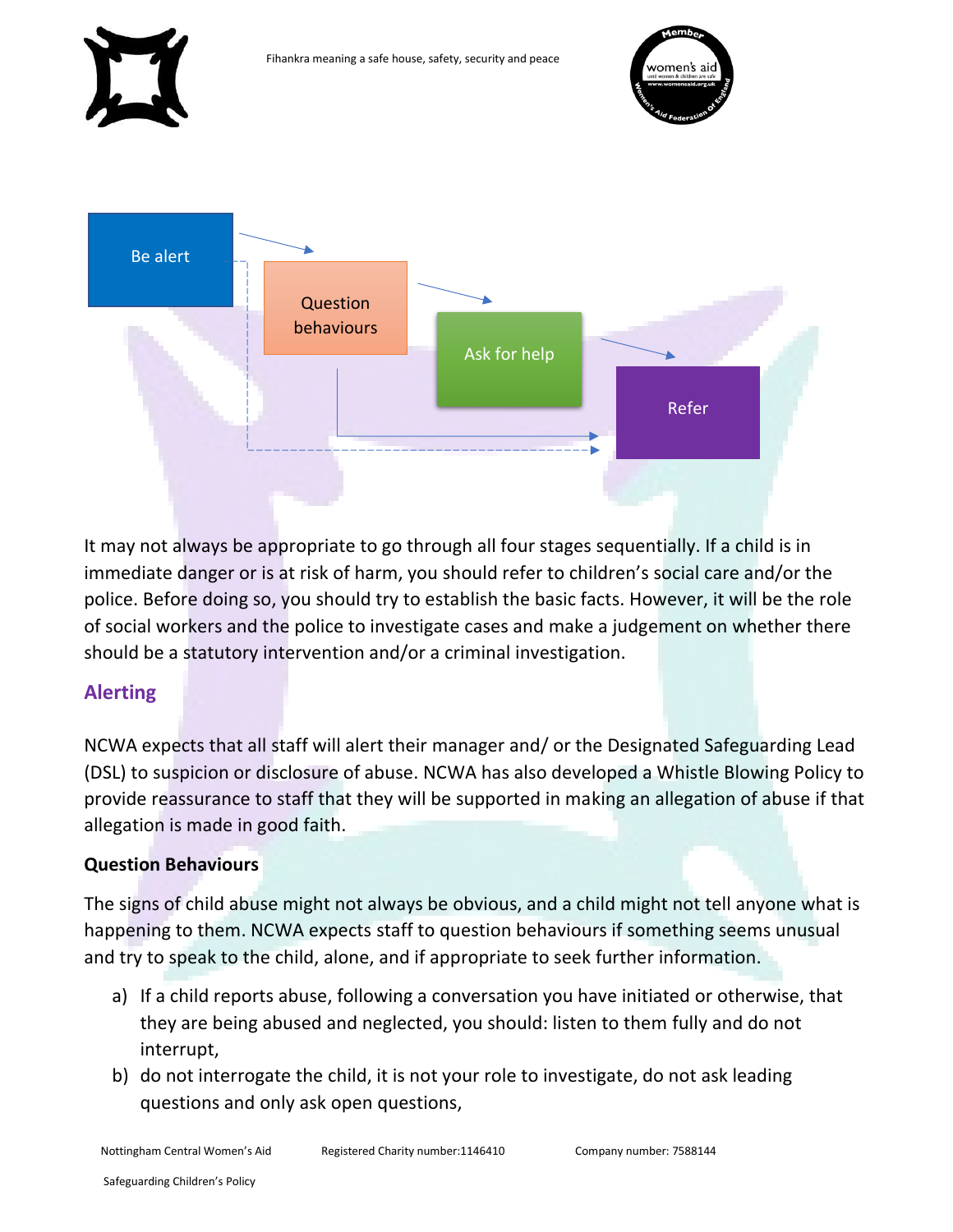

- c) take their allegation seriously, and reassure them that you will take action to keep them safe, but DO NOT make any unrealistic promises E.g "everything will be alright now".
- d) Do Not ask the child to repeat anything that they have said for another worker.
- e) Try to take notes or write up the conversation as soon as possible. Record the time, date, place and any non-verbal behavior and words used by the child. Do not paraphrase.
- f) You will need to decide the most appropriate action to take, depending on the circumstances of the case, the seriousness of the child's allegation and check whether there are already multi-agency safeguarding arrangements in place.
- g) You might refer directly to children's social care and/or the police or discuss your concerns with your line manager or DSL (Designated Safeguarding Lead). At all times, you should explain to the child the action that you are taking.

# <span id="page-8-0"></span>**Asking for Help**

Concerns about a child's welfare can vary greatly in terms of their nature and seriousness, how they have been identified and over what duration they have arisen. If you have concerns about a child, you should discuss this with another staff member and where possible the Designated Safeguarding Lead.

# <span id="page-8-1"></span>**Referring and recording information**

When referring or considering to refer a child to children's social care, you should include any information you have on the child's development needs and their parent's/carer's ability to respond to these needs within the context of their wider family and environment.

#### **A staff member who suspects or discovers abuse is expected to consider:**

- Is an immediate referral to Children's Social Care or the Police required?
- Any immediate health or medical needs
- Is there a need to move the child to a place of safety?

Reports are embedded on On-Track with the relevant client record

All verbal referrals to Children's Social Care or the police must be followed up in writing within 24 hours.

#### <span id="page-8-2"></span>**Reporting**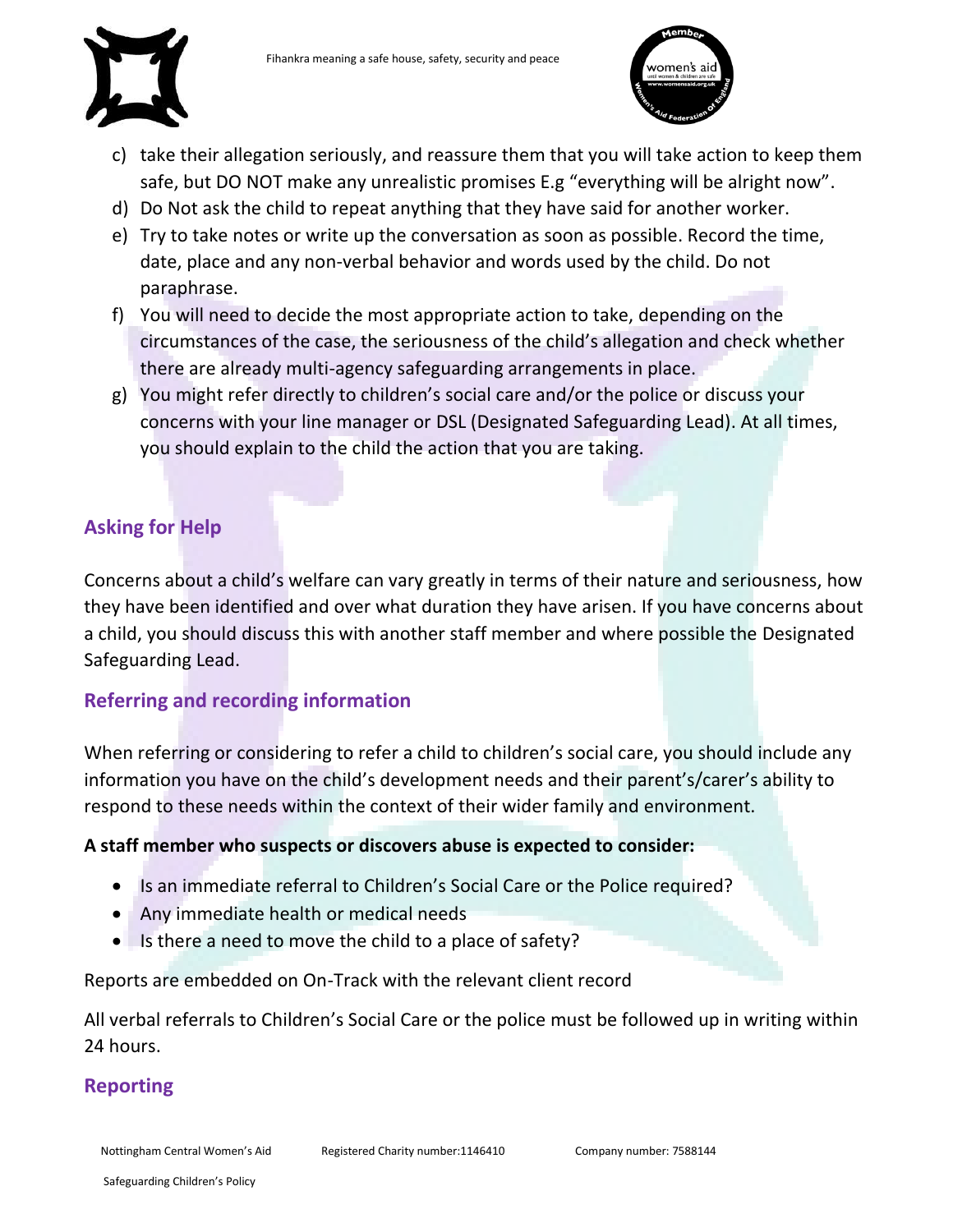

Immediately after an incident of abuse or neglect has been reported or witnessed, a staff member should write up the concerns and discuss with another staff member.

The safeguarding concerns recorded should contain only factual information, (not opinions,) about the alleged incident including details of conversations with the mother/carer, child, staff members or other service users. The dates and times of these conversations must be recorded. Discussions between staff about their concerns should also be recorded. All reports should be signed and include both the child's name and date of birth, so it is clear who has written the report and when it was written.

The concerns should be regularly updated as the information can be useful if there are any further allegations or concerns about abuse or neglect.

If a referral has been made to Children's Social Care, monitoring and plans to protect the child should be carried out in consultation with the appropriate agencies, and by using the EHA and CAF (City), EHAF (County) and Teen Dash Ric for reference (if required).

### <span id="page-9-0"></span>**Investigation**

A strategy discussion/meeting will be led by Social Care to determine what investigations need to happen by whom and by when. If the alleged incident involves a potential crime, then the police will be involved in the investigations. If the alleged perpetrator of the abuse is a member of staff or volunteer of NCWA a referral will be made to the relevant LADO (Local Authority Designated Officer). Alongside the referral to LADO the relevant NCWA Disciplinary Procedure will be followed and DBS may be contacted if appropriate. This may involve the member of staff or volunteer being suspended on full pay while the investigation is carried out.

# <span id="page-9-1"></span>**Confidentiality and Information Sharing**

Upon entering NCWA services, a woman will be informed about NCWA'S Safeguarding Children and Confidentiality policies.

The law permits the disclosure of confidential information if it is necessary to safeguard a child. Therefore, it is important that women with children understand that there are limits to confidentiality when safeguarding children's issues are involved. Confidentiality should not be confused with secrecy. If there are clear indications that a child is at risk of serious abuse, NCWA will either refer the case to Children's Social Care for assessment or involve the Police if a criminal offence has been committed or the child urgently requires protection.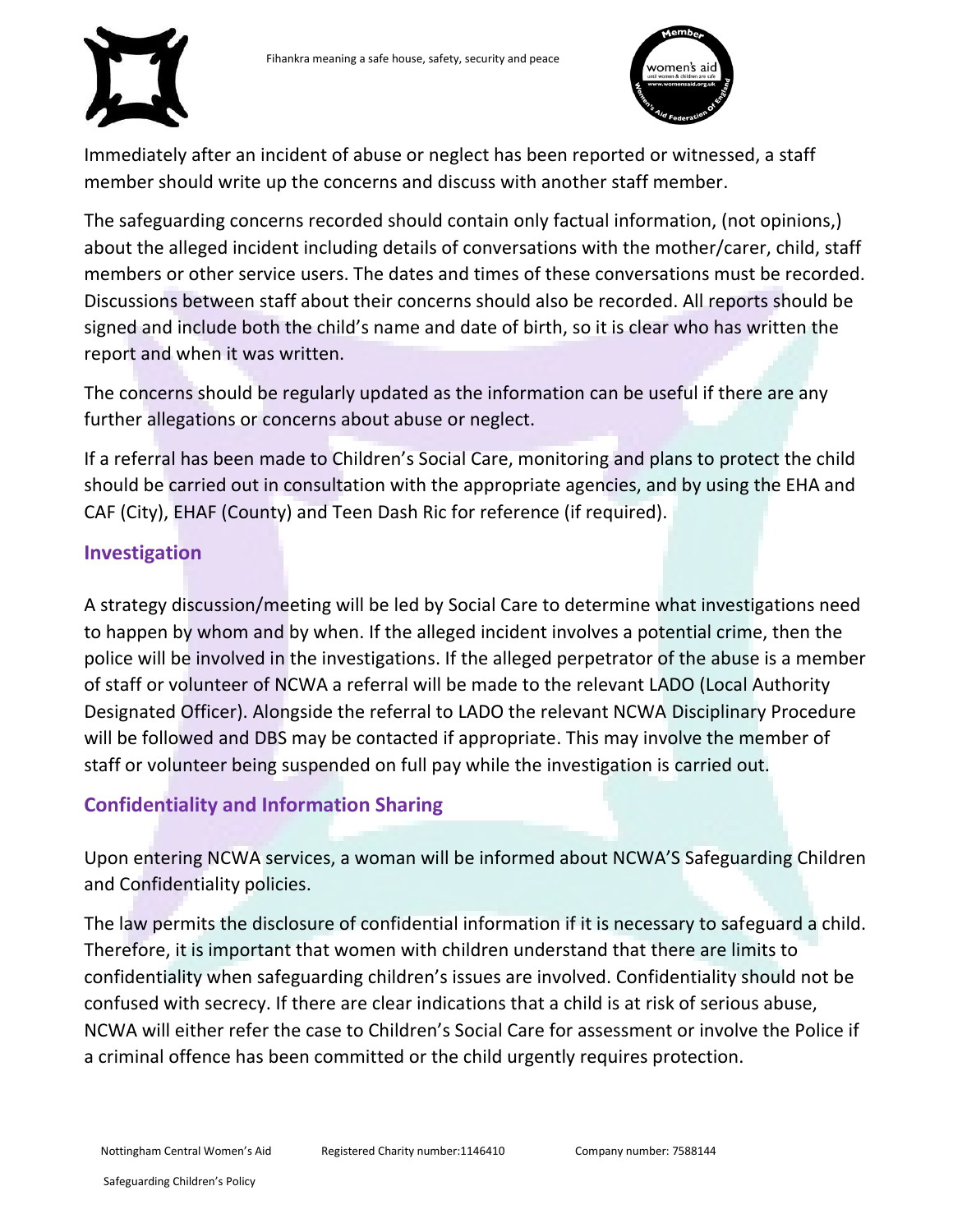



In cases, where the issue may not be considered to be serious, the children's worker and another member of staff will talk to the mother to agree actions. This could include completing an Early Help Assessment Form or Multi Agency Request Form – this can be completed if consent is not given but cannot be shared unless there is a risk.

# <span id="page-10-0"></span>**Duties to refer/concerns about a child**

Please refer to the NCWA Guidance in the [appendix](#page-11-2) 1 as a guide to how to deal appropriately with safeguarding cases.

# <span id="page-10-1"></span>**Safeguarding Children Conferences**

Before the conference: The key worker (or the staff member who has been assigned to work with the child and the mother) should contact the family's social worker (if they have one) before the safeguarding children conference takes place to announce their involvement with the family, to ask for copies of reports and to request an invitation.

# <span id="page-10-2"></span>**Safety Policies**

All children have the right to be safe and to be protected from harm. NCWA will ensure that health and safety procedures are followed to create a safe environment for children. Any potential hazards will be drawn to the attention of staff and service users and will be dealt with as soon as possible. However, there is always the risk of accidents particularly when there is a large number of children, and ultimately it is the responsibility of each service user to ensure the safety of her own child(ren).

# <span id="page-10-3"></span>**The duty of care and Public Liability Insurance**

All NCWA staff paid or volunteers, are under a legal duty of care to safeguard and protect children using our services. Failure to do so could invalidate the organisation's Public Liability Insurance.

NCWA will ensure that adequate records are kept of any accidents or injury to children. Staff and volunteers will receive guidance and training in Health and Safety legislation and also regulations concerning the care of children.

# <span id="page-10-4"></span>**Involving the Police**

Nottingham Central Women's Aid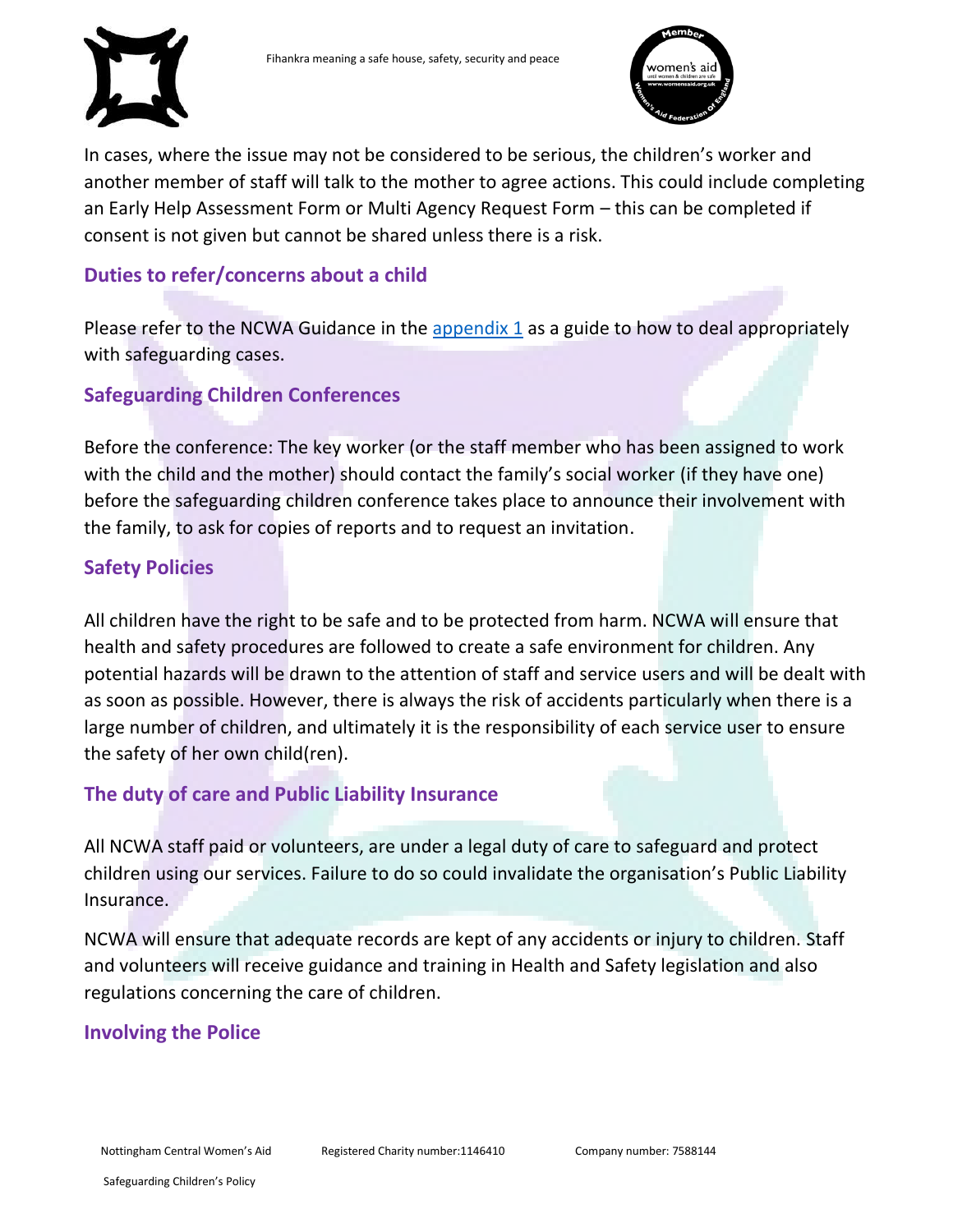



The police, along with the Children's Social Care, have a lead role and statutory responsibility in Safeguarding Children. They also have a general responsibility to protect the public and prevent crime.

The police have emergency powers to remove a child from a dangerous situation, if there is an immediate threat to the child (such as abduction threats occurring during a contact visit).

It may also be appropriate to contact the police directly in circumstances where an offence has been committed against a child and urgent investigation is needed to prevent the removal of evidence.

# <span id="page-11-0"></span>**Additional Sources of information**

- Interagency Safeguarding Children Procedures Nottinghamshire Safeguarding Children Board (NSCB)
- Pathway to Provision Version 9.1 (County) [https://www.nottinghamshire.gov.uk/media/129861/pathwaytoprovisionhand](https://www.nottinghamshire.gov.uk/media/129861/pathwaytoprovisionhandbook.pdf) [book.pdf](https://www.nottinghamshire.gov.uk/media/129861/pathwaytoprovisionhandbook.pdf)
- [Family Support Pathway 2018/20](https://www.nottinghamcity.gov.uk/media/1536396/family-support-pathway-2018-19.pdf) (City)
- [Signs of Safety \(City\)](https://www.nottinghamcity.gov.uk/information-for-residents/children-and-families/nottingham-city-safeguarding-children-board/resources-for-professionals/signs-of-safety/)
- [Safeguarding Children and Young People from Sexual Exploitation](https://www.nottinghamcity.gov.uk/information-for-residents/children-and-families/nottingham-city-safeguarding-children-board/exploitation/)

# **National guidance**

Government guidance "Safeguarding Children involved in Prostitution" (DOH 2000)

- National Women's Aid Safeguarding Children Policies
- Working Together to Safeguard Children 2015
- <span id="page-11-2"></span>NSPCC Safeguarding Children

# <span id="page-11-1"></span>**NCWA Safeguarding Procedure - Appendix 1**

# **1. If you have a disclosure from or concern about a child:**

You will need to speak to another team member and where possible the designated safeguarding lead before making a referral to DART, MASH, or Children and Families Direct Hub.

Using your On-Track (OT) send a message to the safeguarding lead regarding your safeguarding referral.

Nottingham Central Women's Aid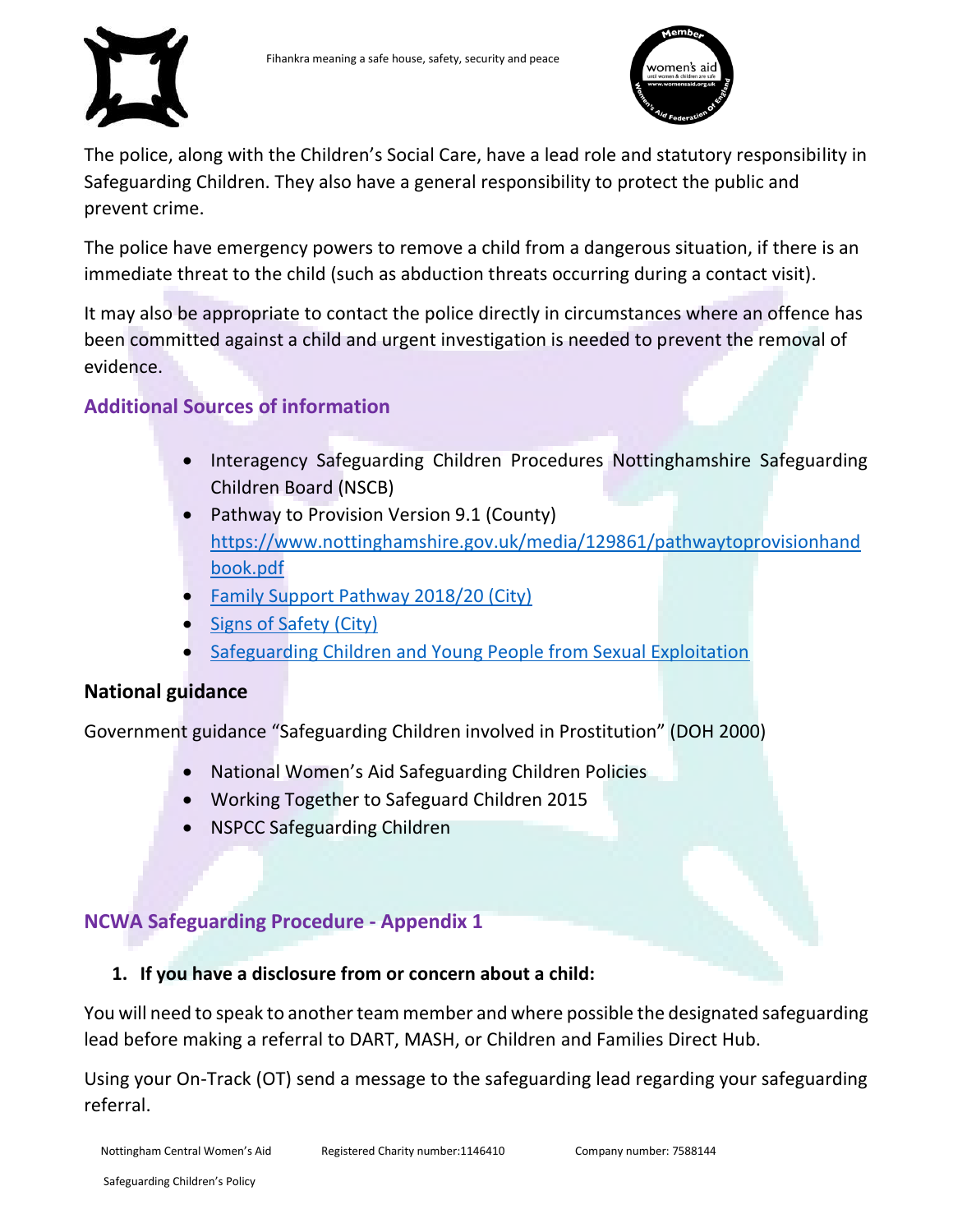



#### **2. County or City Referrals**

If your referral is around concerns for a child in the **CITY** where a DASH RIC assessment has been completed for the mother send the referral to the DART. Where a DASH RIC has not been completed send the referral to Children and Families Direct. For city referrals a MARF form should be completed.

Referrals where there are concerns about a child in the **COUNTY** should be sent to the MASH (County).

Records of all Safeguarding concerns should be added to your On-Track within the relevant client record all referral forms must be added to uploaded documents.

#### **3. Advice and Support**

<span id="page-12-0"></span>Professionals with a safeguarding concern – [Nottingham City](http://www.nottinghamcity.gov.uk/ncscp) safeguarding children partnership.

The city now has a new **Single Point of Access system** where you can phone to make a referral to Social Care or ask for advice.

The number is: Children and Families Direct Hub on 0115 876 4800. Children and Families Direct is operational Monday to Friday 8:30am to 5:00pm.

**Email**: **[candf.direct@nottinghamcity.gov.uk](mailto:candf.direct@nottinghamcity.gov.uk) Fax**: 0115 876 2927

Emergency Duty Team: 0115 876 1000

Prevent: 0115 876 5512

Domestic Abuse Referral Team (DART): 0115 915 0494

Domestic Abuse Referral Team (DART) Email: **[dart@nottinghamcity.gcsx.gov.uk](mailto:dart@nottinghamcity.gcsx.gov.uk)**

| <b>Name</b>           | <b>Role</b>                  | <b>Contact Details</b>               |
|-----------------------|------------------------------|--------------------------------------|
|                       |                              |                                      |
| <b>Claire Maclean</b> | <b>Schools and Education</b> | Claire.Maclean@nottinghamcity.gov.uk |
|                       | Safeguarding Co-ordinator    | Tel - 0115 8764749                   |
|                       |                              |                                      |
| <b>Karen Shead</b>    | 0-19 Safeguarding            | Karen.shead@nottinghamcity.gov.uk    |
|                       | Co-ordinator                 | Tel - 0115 8764725                   |
|                       |                              |                                      |
| <b>Debbie Mawson</b>  | <b>LADO Business Support</b> | lado@nottinghamcity.gov.uk           |
|                       |                              | 0115 8763193                         |